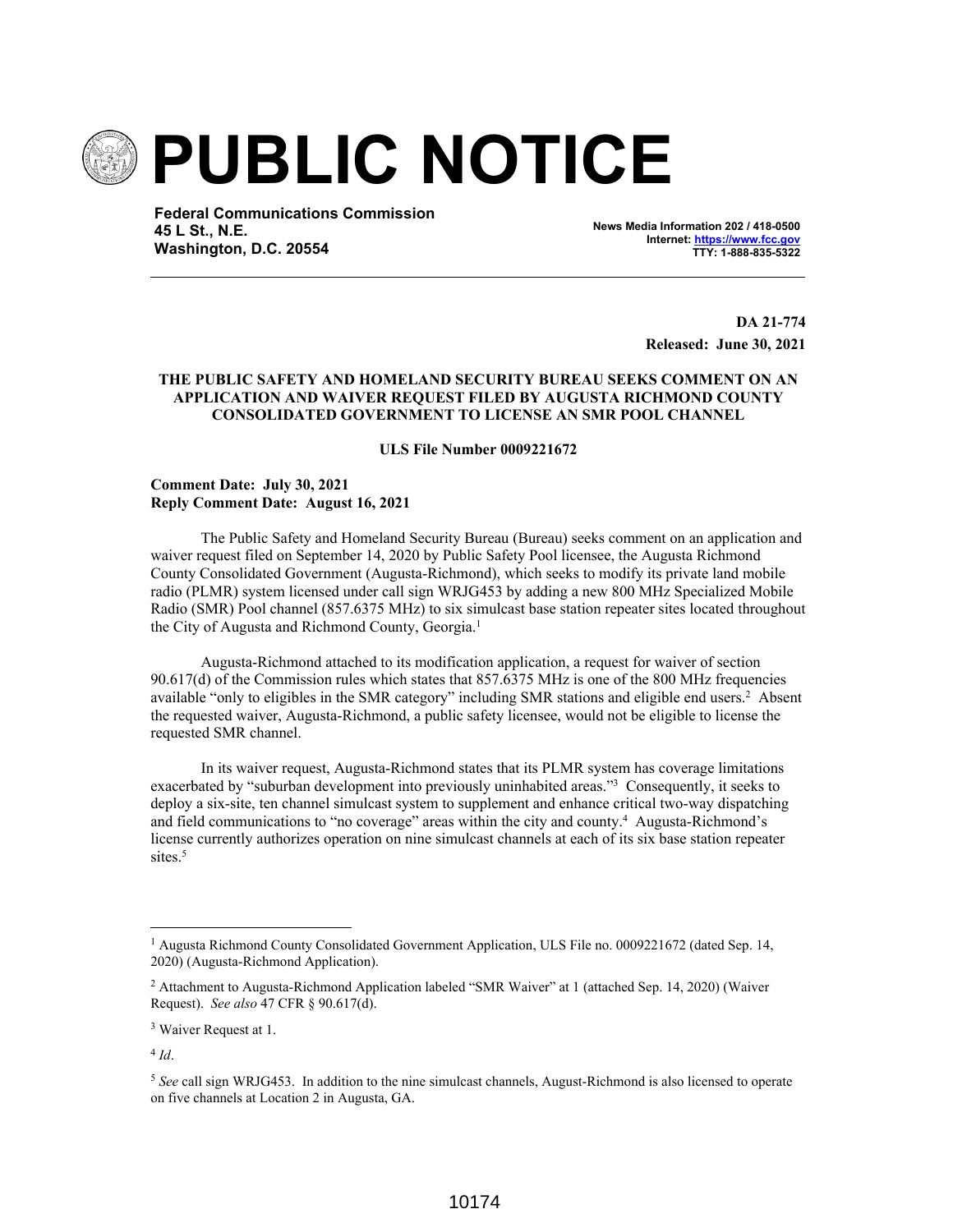In seeking to expand its simulcast system to 10 channels, Augusta-Richmond commissioned a frequency search by Commission-certified frequency coordinator, the Association of Public Safety Communications Officials, International (APCO). APCO determined that there are "no more public safety or vacated spectrum frequencies in this area available that will work at all six sites of August Richmond's six site simulcast system.<sup>"6</sup> Therefore, APCO identified SMR frequency 857.6375 MHz as a candidate for Augusta-Richmond's tenth channel, confirmed its availability, and coordinated Augusta-Richmond's application.<sup>7</sup>

We seek comment on whether the Bureau should grant Augusta-Richmond a waiver of the eligibility requirements in section 90.617(d) so it can license SMR Pool channel 857.6375 MHz at each of the six repeater sites in its simulcast system and use the channel for public safety communications.<sup>8</sup> In particular, we seek comment from any party who would be affected by Augusta-Richmond's proposal to deploy SMR Pool frequency 857.6375 MHz as the tenth channel for its simulcast system.<sup>9</sup>

Interested parties may file comments on or before **July 30, 2021**. Parties may file replies on or before **August 16, 2021**.

## Instructions for Filing Comments

All comments and reply comments should reference the subject Augusta-Richmond Waiver Request and the DA number indicated on this *Public Notice*. Comments may be filed: (1) electronically by accessing the applicant's file number(s) in the Commission's Universal Licensing System (ULS),<sup>10</sup> or (2) by filing paper copies.

Electronic Filers: Pleadings may be submitted electronically as follows:

 Begin the process by using the following link to the ULS website https://wireless2.fcc.gov/UlsEntry/pleadings/pleadingsType.jsp. The link will take you to the "*Pleading Information*" screen for "Non-docketed Pleadings" where you select "Reply" in the drop-down window for the type of pleading and then enter the pleadings filer information. Completion of the contact information is optional. Upon completion of this screen, please note the instructions for the filing: "*Pleadings must be dated and must include a signature, in this instance an electronic signature, and the address and phone number of the signing*  party."<sup>11</sup> Click on "CONTINUE."

8 Waiver Request at 1.

9 *Id*.

<sup>11</sup> *See* 47 CFR Part 1.

<sup>6</sup> Letter from Amanada Bredstrup, Senior Processor, APCO International to Federal Communications Commission at 1 (May 5, 2021) (attached to Augusta-Richmond Application on May 5, 2021) (APCO Coordination Statement).

<sup>7</sup> *Id*. APCO is certified to coordinate channels from the SMR Pool. *See Wireless Telecommunications Bureau Certifies Frequency Coordinators for the 800 MHz SMR Pool*, Public Notice, 20 FCC Rcd 5134 (WTB 2005). APCO did identify some available Business/Industrial/Land Transportation (B/ILT) Pool channels but none of these B/ILT Pool channels provide Augusta-Richmond with sufficient spectral separation to its currently licensed channels to work with Augusta-Richmond's combiners. *See* APCO Coordination Statement at 2. *See also* Letter from Tameka Allen, Chief Information Officer, Augusta, Georgia to Amanada Bredstrup, APCO International (May 5, 2021) (attached to Augusta-Richmond Application on May 5, 2021) (indicating that Augusta-Richmond's combiners require a minimum frequency separation of 150 kHz between channels).

<sup>10</sup> *Wireless Telecommunications Bureau Enhances the Commission's Universal Licensing System to Implement Electronic Filing for Pleadings*, Public Notice*,* 21 FCC Rcd 424 (WTB 2006). *See*  http://hraunfoss.fcc.gov/edocs\_public/attachmatch/DA-06-125A1.pdf.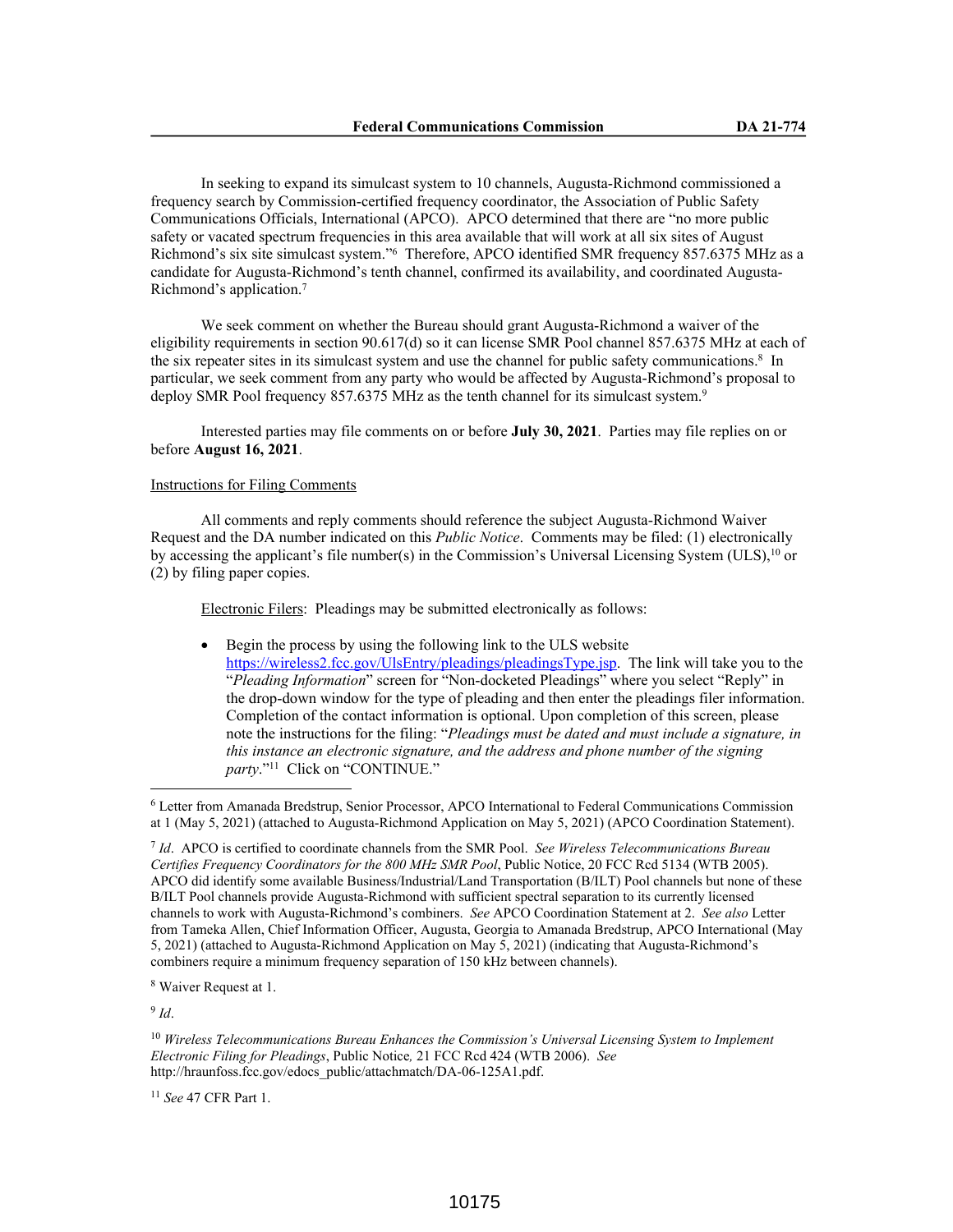- The second step is to complete the *File Numbers/Call Signs* screen. Click if the pleading pertains to a File Number or Call Sign and enter the File Number or Call Sign. Please note that you must enter a File Number or Call Sign to continue. If the pleading pertains to multiple applications or licenses, you must enter each File Number or Call Sign as appropriate. After clicking the "SUBMIT" button, the screen will update to show all the File Numbers/Call Signs associated with the pleading. At this time, you may delete selected File Numbers/Call Signs from the page before continuing.
- The third step is to complete the *Attach File* screen to attach the pleading document. Use the drop down box to select Pleading or Confidential Pleading. The "BROWSE" button opens a file upload window where you will locate and select your pleading file. The Description field allows you to enter a brief description for the pleading. Click the "ADD ATTACHMENT" button to upload your pleading. You may submit up to thirty files for each pleading but each file must be smaller than 10 MB in size. You also can delete any selected file from the pleading.
- Finally, to complete your electronic pleading submission, click on the "SUBMIT PLEADING" button and the *Confirmation* screen will be displayed. The *Confirmation* screen will display your Confirmation Number as well as your entered pleadings information. You may print this page for your records by selecting the Print Page link at the top of the page and have the option of submitting another pleading or returning to the ULS website by selecting a link at the bottom of the page.

The ULS Application Search results will display pleadings under the ADMIN tab when a comment or reply comment has been filed. Users can view the pleading by clicking on the link for the specific comment or reply comment in the Description field. The general public will not be able to view confidential pleadings.

For additional information or assistance on how to file a comment or reply comment or other relevant pleading, you may visit the Web at https://www.fcc.gov/available-support-services. You may also call the FCC ULS Customer Support Center at (877) 480-3201 and select option 2. For TTY, please call (717) 338-2824. Assistance from the FCC ULS Customer Support Center is available between the hours of 8 a.m. to 6:00 p.m. Eastern Time, Monday through Friday (except Federal holidays). To provide quality service and ensure security, all telephone calls to the FCC ULS Customer Support Center are recorded.

Paper Filers: Parties who choose to file by paper must submit an original and one copy of each filing.

- Filings can be sent by commercial overnight courier, or by first-class or overnight U.S. Postal Service mail. All filings must be addressed to the Commission's Secretary, Office of the Secretary, Federal Communications Commission.
	- Commercial overnight mail (other than U.S. Postal Service Express Mail and Priority Mail) must be sent to 9050 Junction Drive, Annapolis Junction, MD 20701.
	- o U.S. Postal Service first-class, Express, and Priority mail must be addressed to 45 L Street NE, Washington, DC 20554
- Effective March 19, 2020, and until further notice, the Commission no longer accepts any hand or messenger delivered filings. This is a temporary measure taken to help